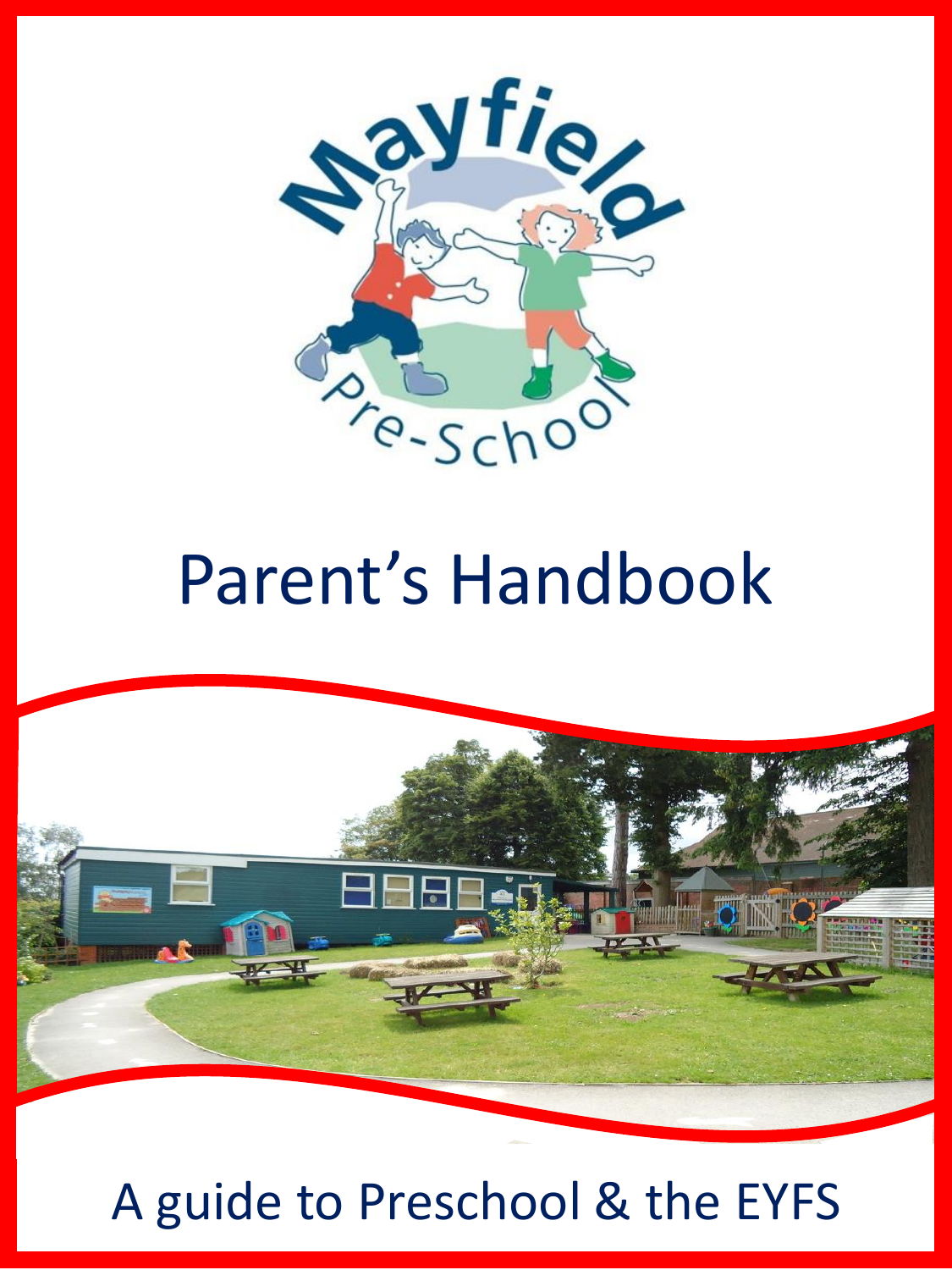#### About Us

Welcome to Mayfield Village Pre-School, situated in the heart of our beautiful village. Our committee run, community pre-school is open to children from the age of 2 years until they go to school. We are a caring and compassionate team of highly qualified practitioners who believe in the unique child, and a 'hands on' approach to learning through play - following the Early Years Foundation Stage Framework.

#### Parent Partnership

Our Pre-school strives to offer a family ethos and quality early years education whilst providing a happy and safe environment for children in which to flourish in early year's education. We believe that education is a three-way partnership between the child, parent and teacher. It is important that you feel involved in the education of your child. We understand that starting pre-school can be an anxious time for parents, as well as children. We hope that this booklet provides a helpful introduction to Mayfield Pre-School.

#### The Committee

The committee are responsible for the management of the preschool and its financial activities along with the Pre-School manager. The committee is elected at the Annual General Meeting during the autumn term – come along and consider joining! The Pre-School depends on fundraising events, as we are a registered charity. Different events are organised throughout the year, to provide money to fund activities and trips to enhance children's early learning. You will receive regular newsletters and updates for forth coming events. Mayfield Pre-School is a member of the Pre-School Learning Alliance, OFSTED approved and a registered Charity (Registered Charity No. 1044859).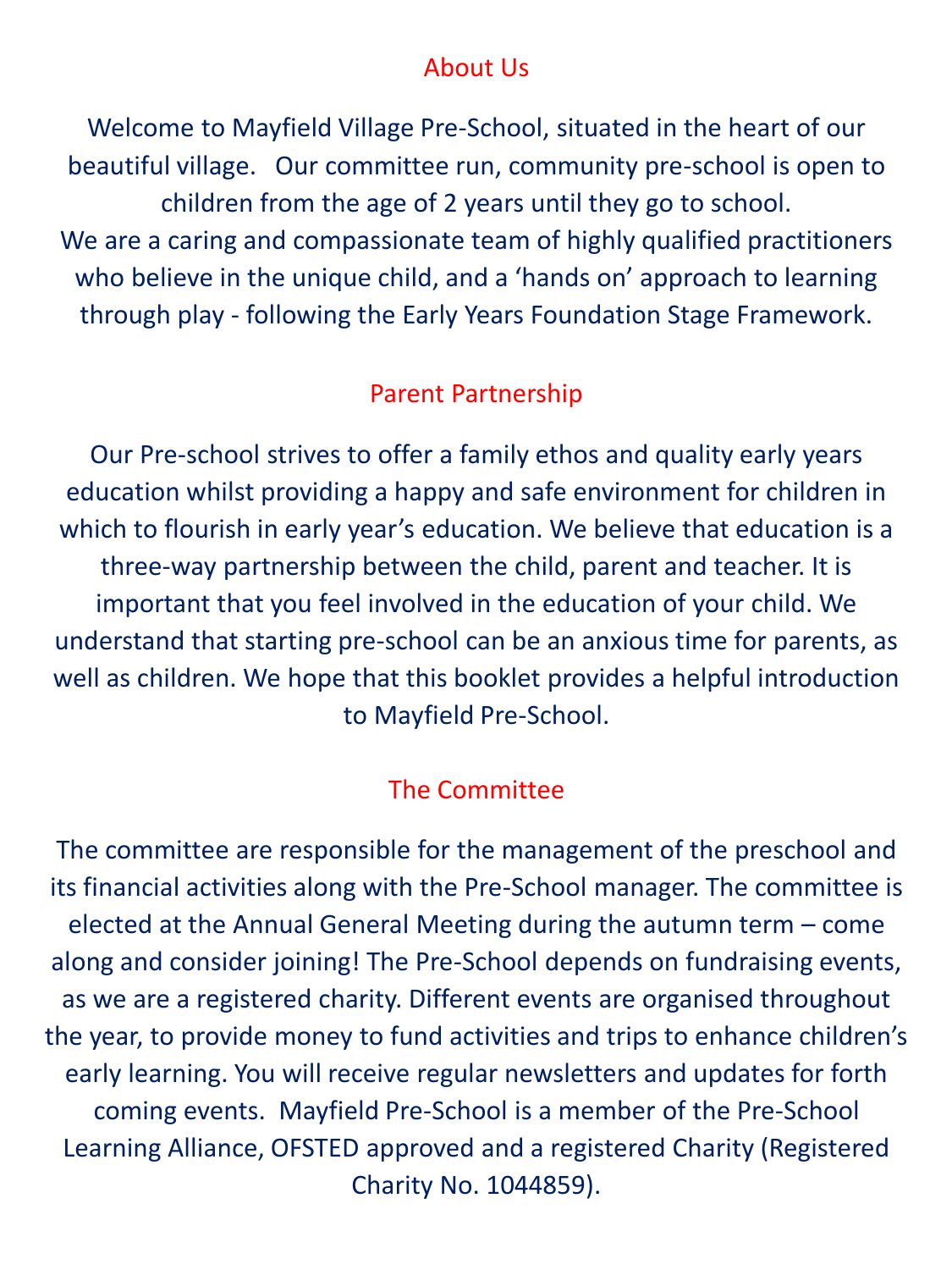#### Our Pre School

The Structure: Children may attend pre-school from the school term after they turn 2 years old, and if the parents and Manager consider they are ready. The children generally start by attending one or two sessions per week. We generally suggest that these are Tuesday and Thursday morning sessions initially since these are a shorter and aimed at our younger children. Each child will gradually build up the number of sessions in readiness for the transition to Primary School.

#### The Pre-School Day:

Morning Session: 9.00am – 11.30am Afternoon Session: 12.30 – 3.00pm Lunch club: from  $12 - 12.30$ pm 11.30-12 (extra)

This is available once a child has settled (packed lunch provided by parent, no nut products, fizzy drinks or sweets please). Whole day attendance is also available – to be discussed how we can best accommodate you and your child's needs. The manager may extend Sessions on a termly basis after consultation and agreement. It is very important to notify Pre-School as soon as possible if your child will not be attending Pre-School for whatever reason. If you are not personally collecting your child the staff must be made aware in advance via the Pre-School collection book (or by telephone in emergencies only). The person who is collecting if they are not known to Pre-School staff will require ID and an agreed password.

Your child will not be handed over to an adult without prior notification.

#### Staff and Key People

We have a good mix of full and part time staff, all with a number of years experience of working with children. Each member of staff will be a 'key person' to different children, regularly observing and reporting on the progress of your child. We want children to feel safe, stimulated and happy in our setting and to feel secure and comfortable with staff. We also want parents to have confidence in both their children's well-being and their role as active partners with preschool. In giving your child a key person, they have someone they can relate to, who knows them and you well, and can help meet your child's individual needs. To find out more about our staff, check on our website or 'Welcome Board' in preschool.

#### Policy and Procedure

Our policies and procedures will give in more detail, the responsibilities and processes we follow at Mayfield Preschool. These are available to view on our website, or on request from the Preschool.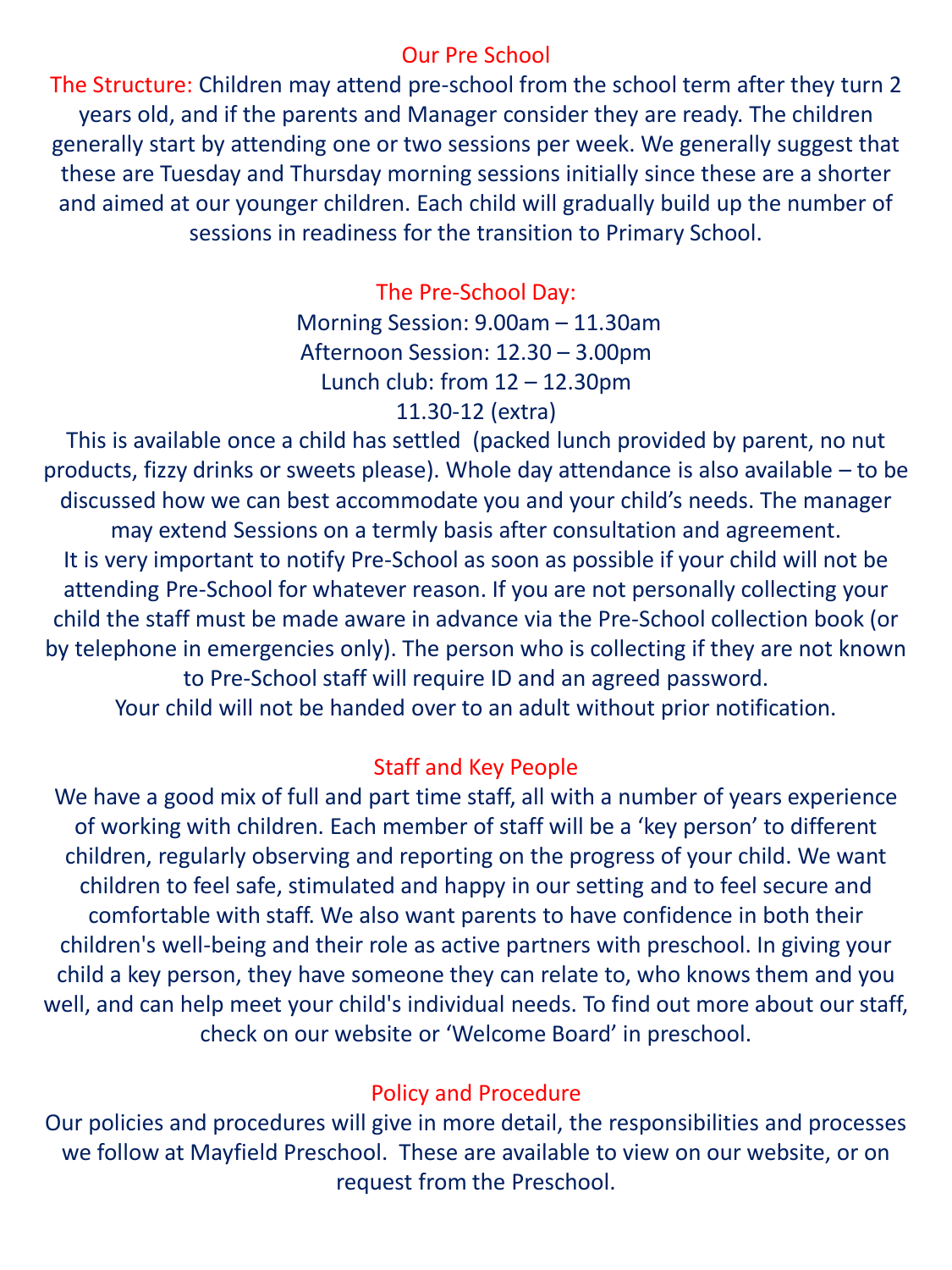#### The Early Years Foundation Stage Framework

The Early Years Foundation Stage is how the government and all professionals describe the time of a child's life between the

ages 0-5. All preschools, nurseries, child-minder's and reception classes registered to the EYFS must follow the legal framework. The EYFS framework is a document which sets out legal welfare requirements, the 7 areas of learning and development, assessments and expected levels by the time your child turns 5.

For more information on this you can access our EYFS Parent's Guide on our website.

#### Your Child's Learning and Feeding Back:

Your child will regularly be observed, planned for and guided in their learning through play. You will be the first point of contact in us learning more about what your child likes/dislikes and can do – receiving a 'superstar story' to fill in when your child starts Preschool. At Mayfield Preschool we use an online Learning Journey called Tapestry. Staff members will input observations, photos and videos of your child at play and you will be able to access these to find out more about your child's achievement's and learning. You can also feedback! During the Autumn and Summer Terms we will hold 'Parent Consultation' sessions, so that we may meet with you to discuss your child's progress. The manager is also available to talk to as and when you feel the need.

As well as these meetings, we feel it crucial that we keep you informed on your child's learning regularly and so send home a 'Weekly Update' as well as a termly newsletter.

#### Special Needs/ Inclusion At Mayfield Pre-School

We encourage inclusion of children regardless of colour, religion, culture or special needs. Each individual is special and our system of observation allows each child to develop to their own potential with their own specific timetable. We are here to work with you and your child.

#### New Starters

Your child will visit the Pre-School for an arranged short session before starting. This time will be spent with you in the setting getting to know the managers and staff and the other new starters. This is a great opportunity for the children to explore the setting, the parents to meet the staff and other parents and be able to buy uniform and find out more about the Pre school day and routines. If you have any queries or worries after that visit, do feel that you can drop in or telephone. We understand that starting pre-school is as big a step for parents as it is for the children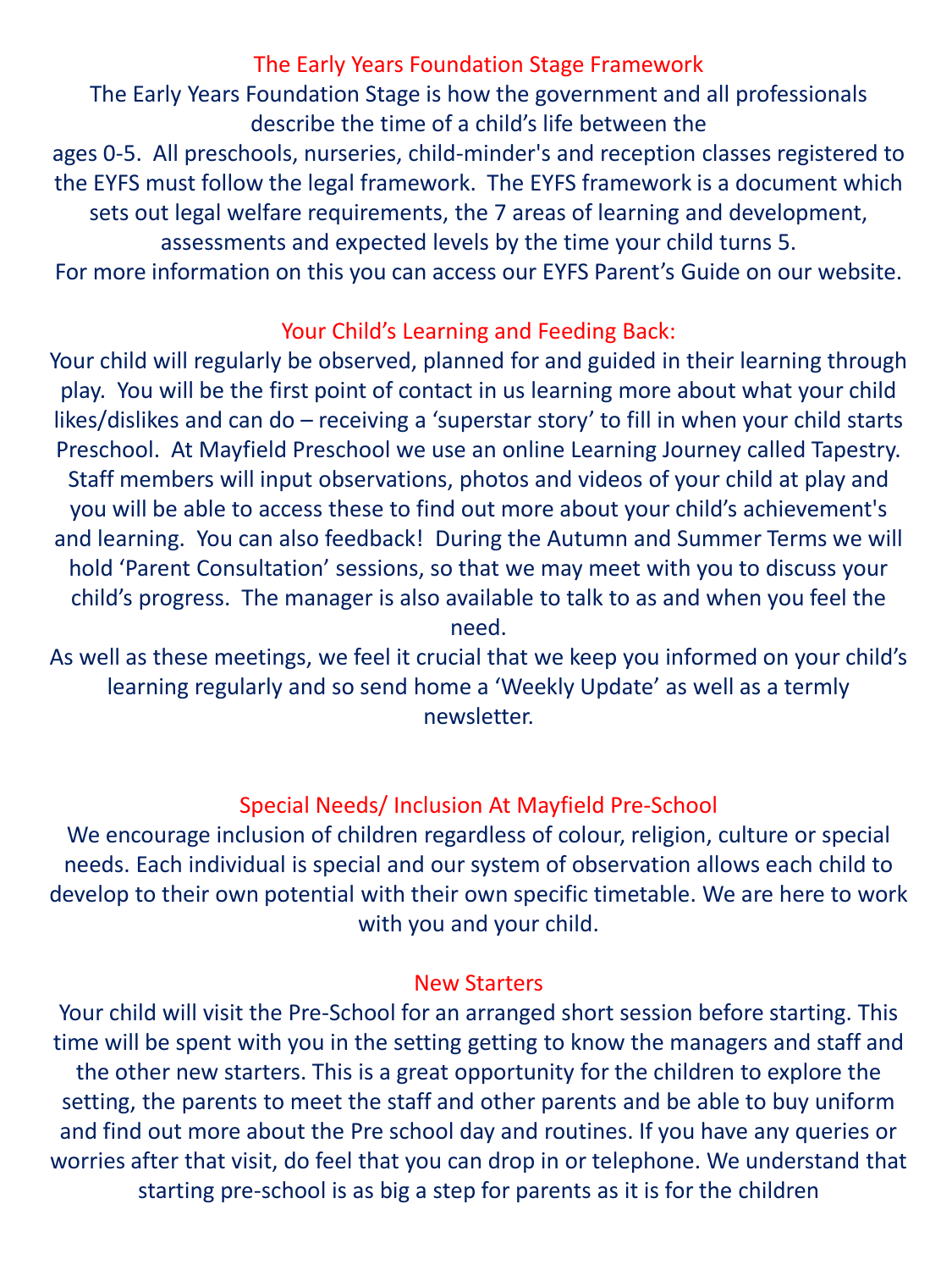#### What Will Your Child Need?

Whilst at Preschool, your child will have access to a range of indoor and outdoor activities regardless of weather. For this they may, at times, require additional clothing! We encourage all children to wear Pre-School uniform. The uniform is available to purchase or order from our website, www.mayfieldpreschool.com and as well as this we ask that you supply:

A pair of plimsolls/slippers for indoors A full change of clothes in a drawstring bag A coat for outdoor play (weather appropriate) A hat (winter/summer as appropriate)

Easily accessible trousers, such as jogging trousers or leggings will help your child with toileting needs. We ask that during the summer months you apply an 'all day protection' sun cream to your child before they come in to preschool.

If your child is not yet potty trained, or still in the process of training, we ask that you send a good supply of: Nappies/pull ups **Wipes** Nappy bags Spare pants/knickers Accidents are expected so please do not worry, and be sure to talk with us about

toilet training so that we can work together in order to best support your child at preschool. Remember however confident your child is in this process at home, it may take them a little longer in a preschool environment.

Can we please ask that ALL clothing, bags and shoes are clearly labelled with your child's name. Many children also have comforters as a way to make themselves feel safe and secure in their environments. We understand that they may want to bring these but ask that they are put in your child's bag at the gate, and named too  $-\omega e$ would be as upset as them if a beloved toy went missing!

#### Fees and Funding

For further information on our up to date guide for fees and funding please ask a member of staff or look on our website. Guidance is available in the 'home' tab as well as in our 'Fees' policy in the 'policies' tab.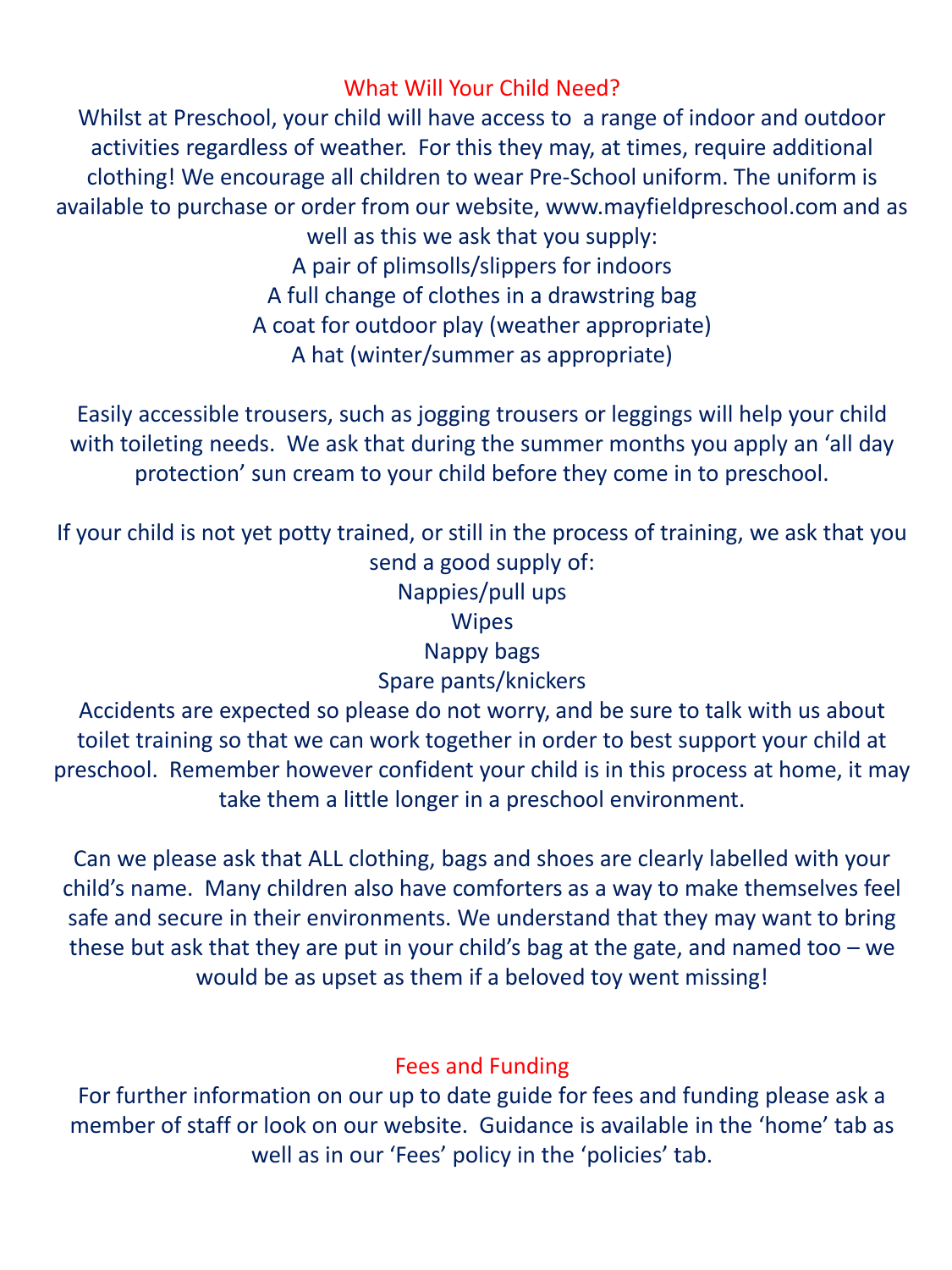### Easy Funding

Our preschool is run as a charity and so we rely largely on funding raised by our committee. One very simple way to help us raise money for resources to benefit your children, is to sign up to 'Easy Funding' and nominate us as your chosen charity. This is completely free to do and means that every time you shop online, large retailers will contribute a percentage of the equivalent of your spend….all you have to do is enter the retailers website through the Easy Funding site! Links to this can be found on our website or you can sign up at,

www.easyfunding.org.uk

## Superstars!

Occasionally your child may come home with a 'superstar'. At preschool we commend children for their personal achievements, alongside our 'golden rules'. Their superstar will be dated and have written a little bit about what made them 'super' that day. A copy of this will be displayed at preschool.

Your Child's Key Person Is: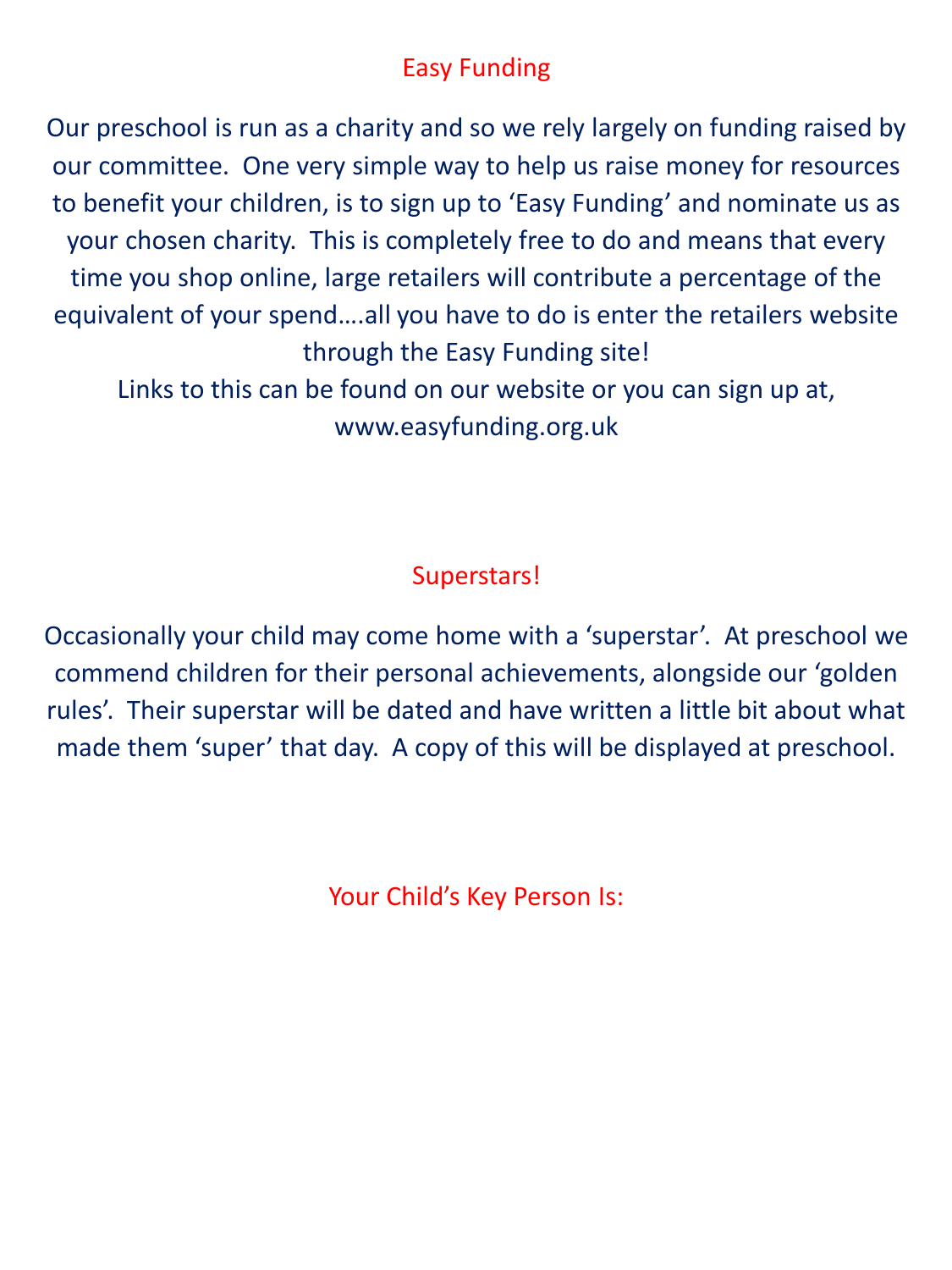

At Mayfield Preschool we are keen to learn what your child is particularly interested in and any family news you feel would be important to share with us. This information will help us to plan interesting and stimulating experiences for your child to enjoy, continuously supporting their learning and development.

| Name of Child:                        |              |                            |                         |
|---------------------------------------|--------------|----------------------------|-------------------------|
| Toys                                  | Games I play | Stories/Rhymes             | <b>Other Activities</b> |
| At the moment I'm interested in       |              | Programmes I like to watch |                         |
| My favourite thing(s) at Preschool is |              | Places I like to visit     |                         |
| Things I don't like to do             |              | Family News                |                         |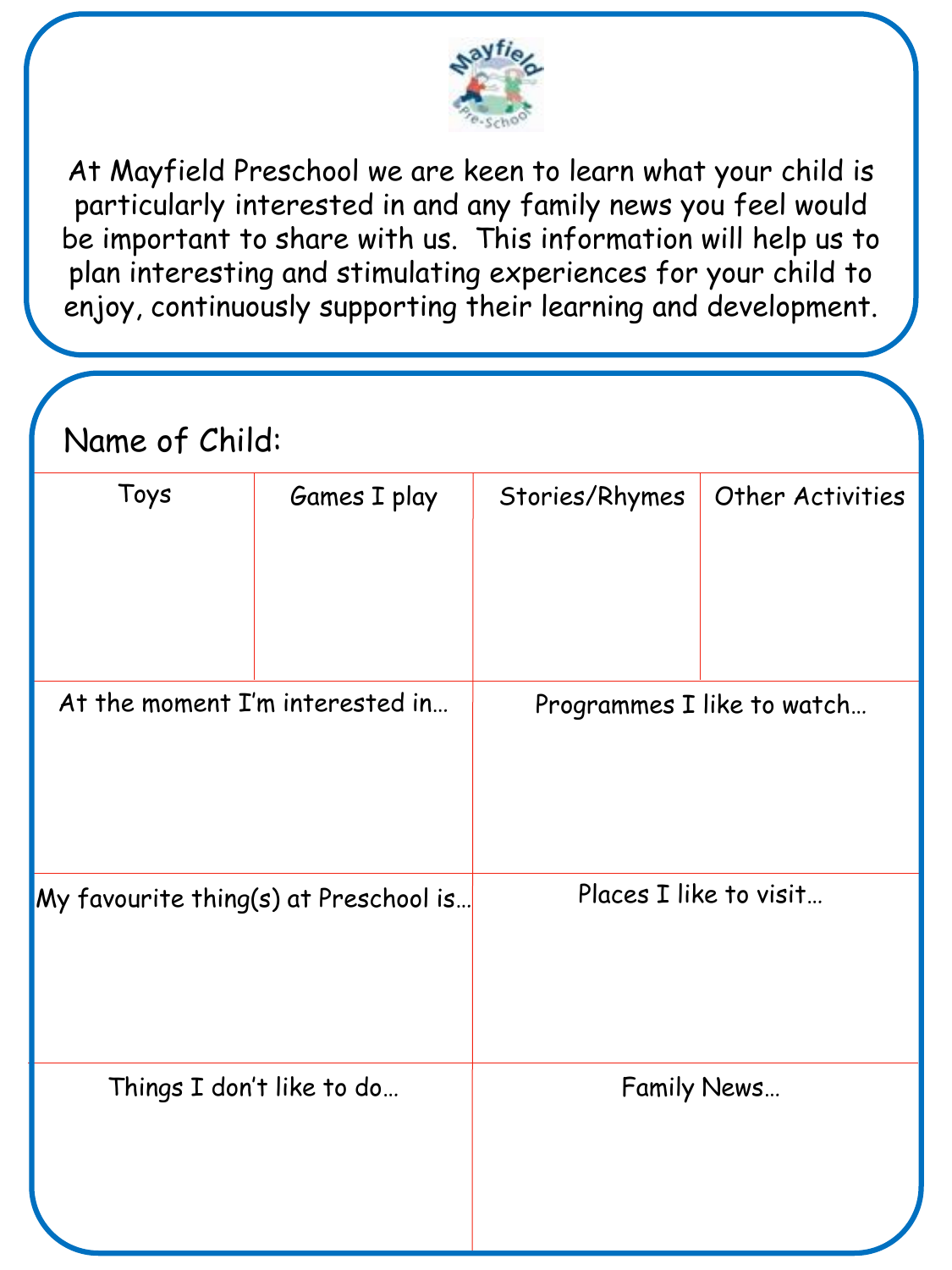

# **Parent's Voice**

We send these forms home termly – here you have the opportunity to feedback to us about your child and about preschool. Feel free to ask questions, say what you are pleased about or what we can do better, as well as milestones you feel your child is reaching!

**PSED** – Personal, Social & Emotional Development, **PD** – Physical Development, **CL** – Communication & Language, **Li** – Literacy, **MA** – Mathematics, **UW** – Understanding the World, **EAD** – Expressive Arts and Design

This form can be filled in by the parent/carer, or to make notes from conversations had with parents.